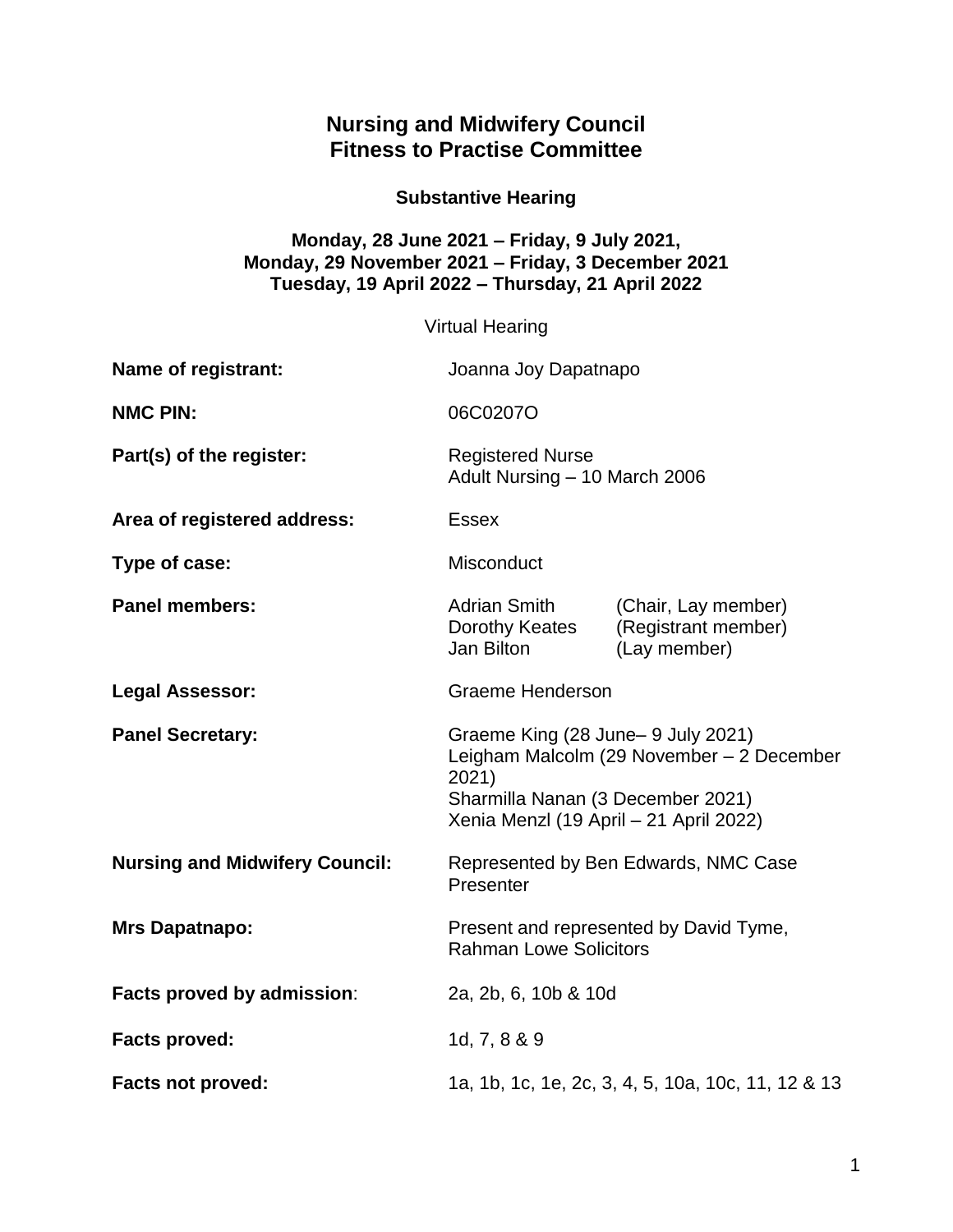| <b>Fitness to practise:</b> | Impaired               |
|-----------------------------|------------------------|
| <b>Sanction:</b>            | Caution Order, 3 years |
| Interim order               | Not Applicable         |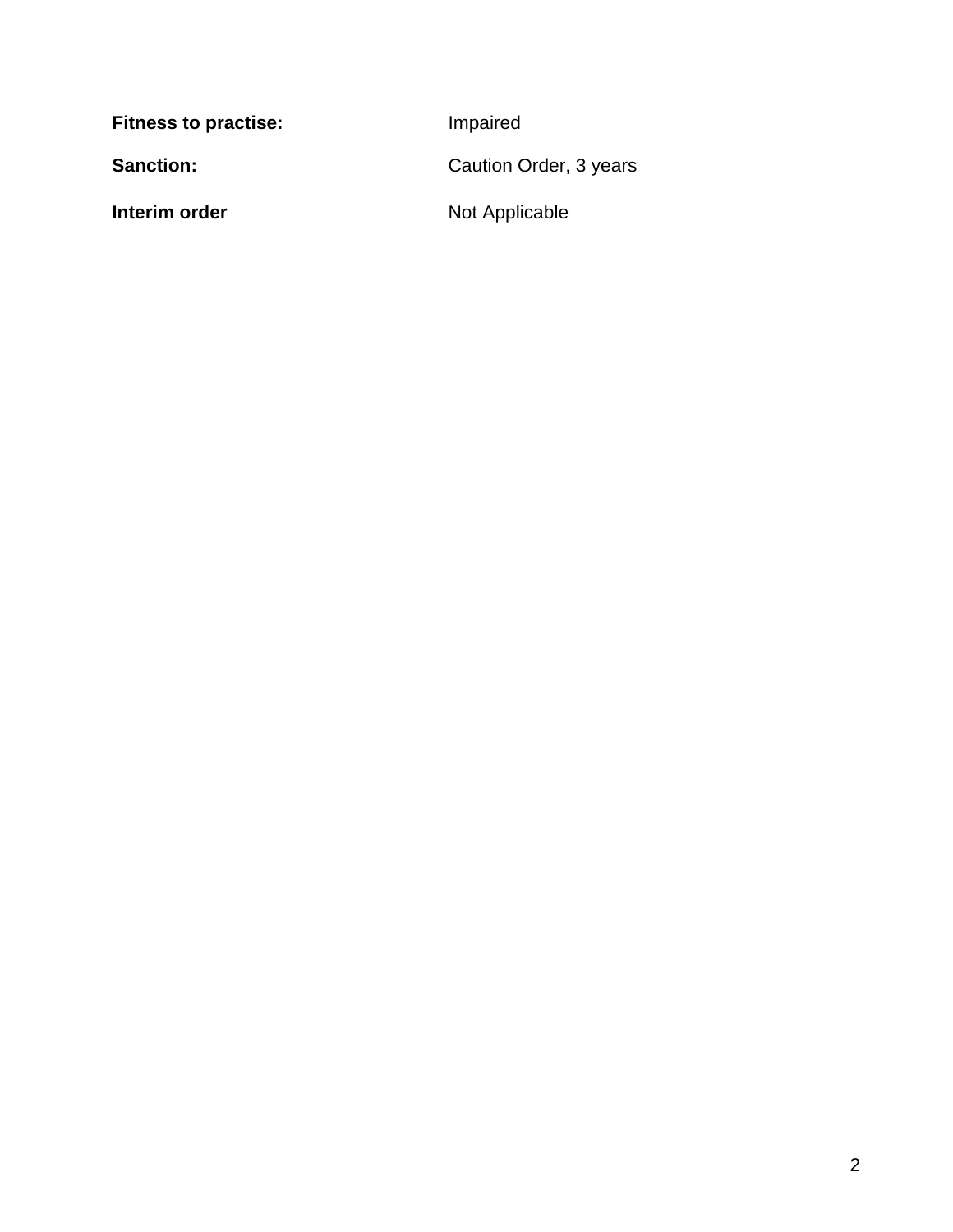## **Decision and reasons on application under Rule 19**

At the outset of the hearing Mr Tyme, on your behalf, made an application for the entirety of the hearing to be held in private. He submitted that many of the allegations, if found proved, would amount to criminal offences. He advised the panel that there is no third party investigation into these matters at present, however that is liable to change. Mr Tyme further submitted that Patient A's witness statement contains allegations made against other healthcare professionals who are not party to these proceedings therefore unable to respond to any allegations. Mr Tyme also submitted that given the nature of the allegations, which include the overarching allegation that your conduct was guided by sexual gratification, it would be appropriate and in your interest that the hearing is held in private.

Mr Edwards, on behalf of the Nursing and Midwifery Council (NMC) did not oppose the application and agreed with Mr Tyme that the allegations before the panel today are of a sensitive nature.

The legal assessor advised the panel that Rule 19 of the Nursing and Midwifery Council (Fitness to Practise) Rules Order of Council 2004 (as amended 2012) (The Rules) states:

*'(1) Subject to paragraphs (2) and (3) below, hearings shall be conducted in public.*

*(2) […]*

*(3) Hearings other than those referred to in paragraph (2) above may be held, wholly or partly, in private if the Committee is satisfied:*

*(a) Having given the parties, and any third party from whom the Committee considers it appropriate to hear, an opportunity to make representations; and*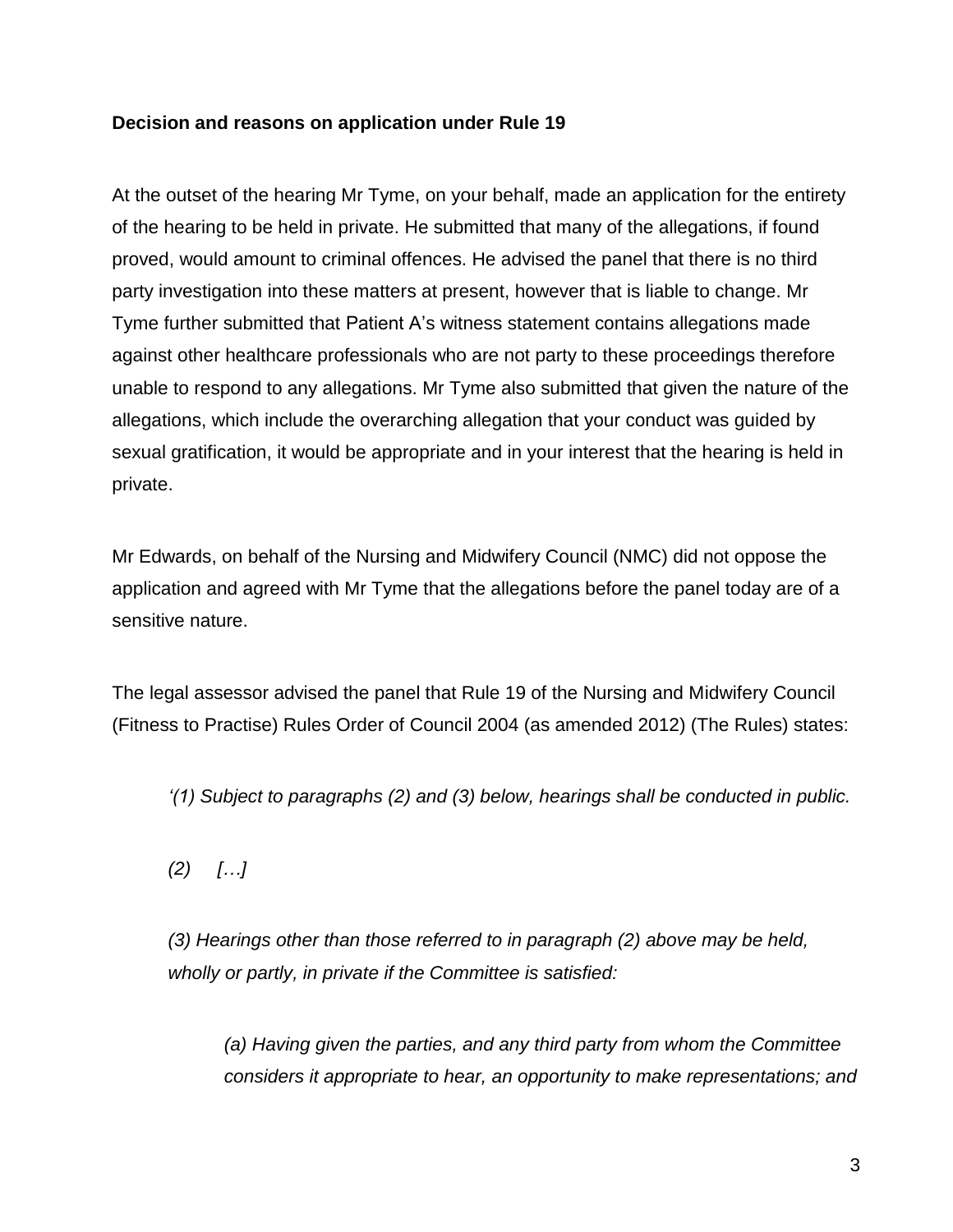*(b) Having obtained the advice of the legal assessor, that this is justified (and outweighs any prejudice) by the interests of any party or of any third party (including a complainant, witness or patient) or by the public interest.*

*(4) In this rule, "in private" means conducted in the presence of every party and any person representing a party, but otherwise excluding the public.'*

The legal assessor also invited the panel to have regard to the interests of Patient A and drew the panel's attention to Rule 23 that states:

*'(1) In proceedings before the Fitness to Practise Committee the following may be treated as vulnerable witnesses:*

*[…]*

*(e) Any witness where the allegation against the registrant is of a sexual nature and the witness was an alleged victim.'*

The panel also had regard to Rule 23 (2) which states:

*'(2) ..the Committee may adopt such measures as it consider necessary to enable it to receive the evidence of a vulnerable witness.'*

The panel accepts that the general rule is that substantive hearings are expected to be held in public unless there is a good reason for them to be held in private. Having heard that allegations are likely to be made against other parties not present at this hearing and with regard to there being reference to sensitive matters and potential criminal conduct, the panel determined to hold the entirety of this hearing in private. It was satisfied that the need to protect your interest, and that of the other parties named in Patient A's witness